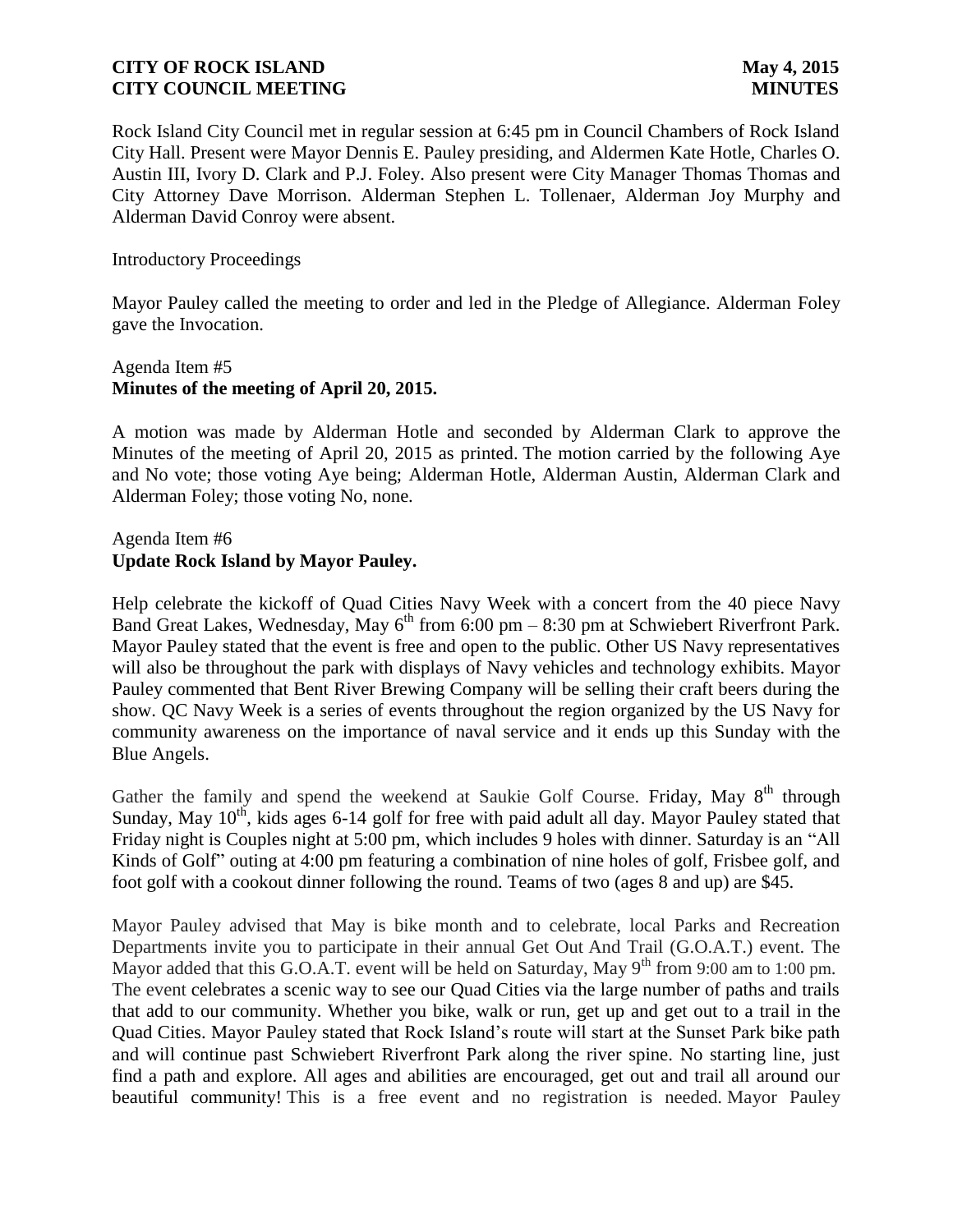commented that for a map of the route or more information, go online at www.rigov.org or call (309) 732-7275.

Mayor Pauley advised that the Black Hawk College Literacy is For Everyone (LIFE) program needs new volunteers to tutor adults who cannot read beyond the 9<sup>th</sup> grade level. Tutors are needed at the college's new Adult Learning Center in Rock Island and other locations. Mayor Pauley stated that tutors work with GED students, English as a Second Language students and students who struggle with learning disabilities. Tutoring times will be determined by the tutor and the student. Mayor Pauley commented that the ideal volunteer time commitment is one to three hours per week. For more information, contact Jane Duax at duaxj@bhc.edu or (309) 796- 5703.

# Agenda Item #7 **Proclamation declaring May 4 through May 10, 2015 as Navy Week.**

Mayor Pauley stated that this proclamation will be presented Wednesday night at the event at 7:00 pm. Mayor Pauley added that there will be a brief presentation where all of the cities will be presenting a proclamation. Mayor Pauley then read the proclamation. Mayor Pauley commented that this will be a great show on Wednesday night at Schwiebert Riverfront Park.

# Agenda Item #8 **Proclamation declaring May 10 through May 16, 2015 as Bicycle Safety Week.**

Mayor Pauley read the proclamation. Chuck Oestreich accepted the proclamation. Mr. Oestreich stated to get out and ride your bike and be safe.

# Agenda Item #9 **Proclamation declaring May 2015 as Building Safety Month.**

Mayor Pauley read the proclamation. Chief Building Official Tom Ayers and Fire Chief James Fobert accepted the proclamation. Mr. Ayers stated that it was appropriate that Fire Chief Fobert came forward because there is a partnership that goes back all the way to 1929 when the first building codes were put into effect in the United States by the Western Fire Chiefs Association, and we use the ICBO Codes.

Fire Chief Fobert stated that you don't see these safety features until something happens. Fire Chief Fobert advised that what the general public really doesn't know is that the reason the safety features are put in there is for the public's own safety. Chief Fobert stated that we have a great relationship with the building officials and the fire officials to make sure everyone is safe at all times.

# Agenda Item #10 **CLAIMS**

It was moved by Alderman Austin and seconded by Alderman Foley to accept the following reports and authorize payments as recommended. The motion carried by the following Aye and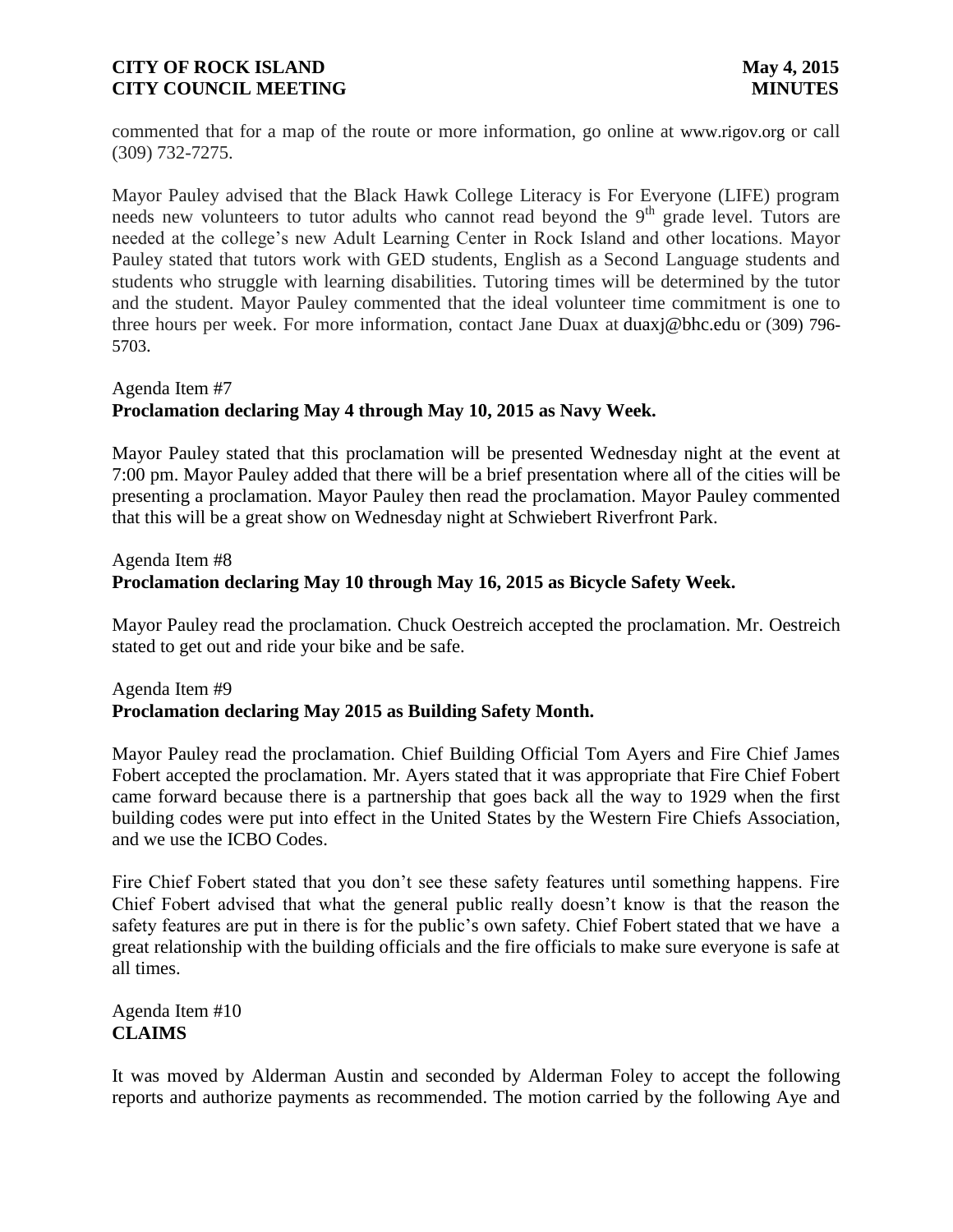No vote; those voting Aye being; Alderman Hotle, Alderman Austin, Alderman Clark and Alderman Foley; those voting No, none.

a. Report from the Human Resources Department regarding payment in the amount of \$1,800.00 to American Family Insurance for General Liability claim.

b. Report from the Public Works Department regarding payment #2 in the amount of \$213,372.80 to Hoerr Construction for services provided for the 2014 Joint Sewer Lining Program project.

Agenda Item #11

**Claims for the weeks of April 17 through April 23 in the amount of \$2,723,776.75, and April 24 through April 30 in the amount of \$446,119.85, and payroll for the weeks of April 13 through April 26 in the amount of \$1,398,118.91.**

Alderman Clark moved and Alderman Foley seconded to allow the claims and payroll. The motion carried by the following Aye and No vote; those voting Aye being; Alderman Hotle, Alderman Austin, Alderman Clark and Alderman Foley; those voting No, none.

Comments by Mayor Pauley.

Mayor Pauley stated that there are two Aldermen that will be leaving tonight; Dave Conroy and Joy Murphy. Mayor Pauley added that as tradition has it, we will be planting a tree in each of their names somewhere in the City. Mayor Pauley commented that we will let the outgoing Aldermen know where the trees will be planted and there will be a plaque with it.

At this time, City Attorney Dave Morrison advised that Item #11 needed a roll call instead of a voice vote. The City Clerk then called the roll for Item #11. After roll call, Mayor Pauley stated that the motion is approved. Please refer to Item #11 for the motion and vote.

#### Agenda Item #12 **Motion to adjourn Sine Die.**

A motion was made by Alderman Austin and seconded by Alderman Foley to adjourn the meeting Sine Die. The motion carried by the following Aye and No vote: those voting Aye being; Alderman Hotle, Alderman Austin, Alderman Clark and Alderman Foley; those voting No, none. The meeting was adjourned Sine Die at 7:02 pm.

City Clerk Aleisha Patchin administered the Oath of Office to the following: Alderman Virgil J. Mayberry and Alderman Joshua Schipp. Alderman Stephen L. Tollenaer was absent.

City Clerk Aleisha Patchin stated that Alderman Stephen Tollenaer is out of town and he will be sworn in at a later date.

Mayor Pauley called the meeting to order at 7:06 pm. Present were Mayor Dennis E. Pauley presiding, and Aldermen Kate Hotle, Joshua Schipp, Charles O. Austin III, Ivory D. Clark, Virgil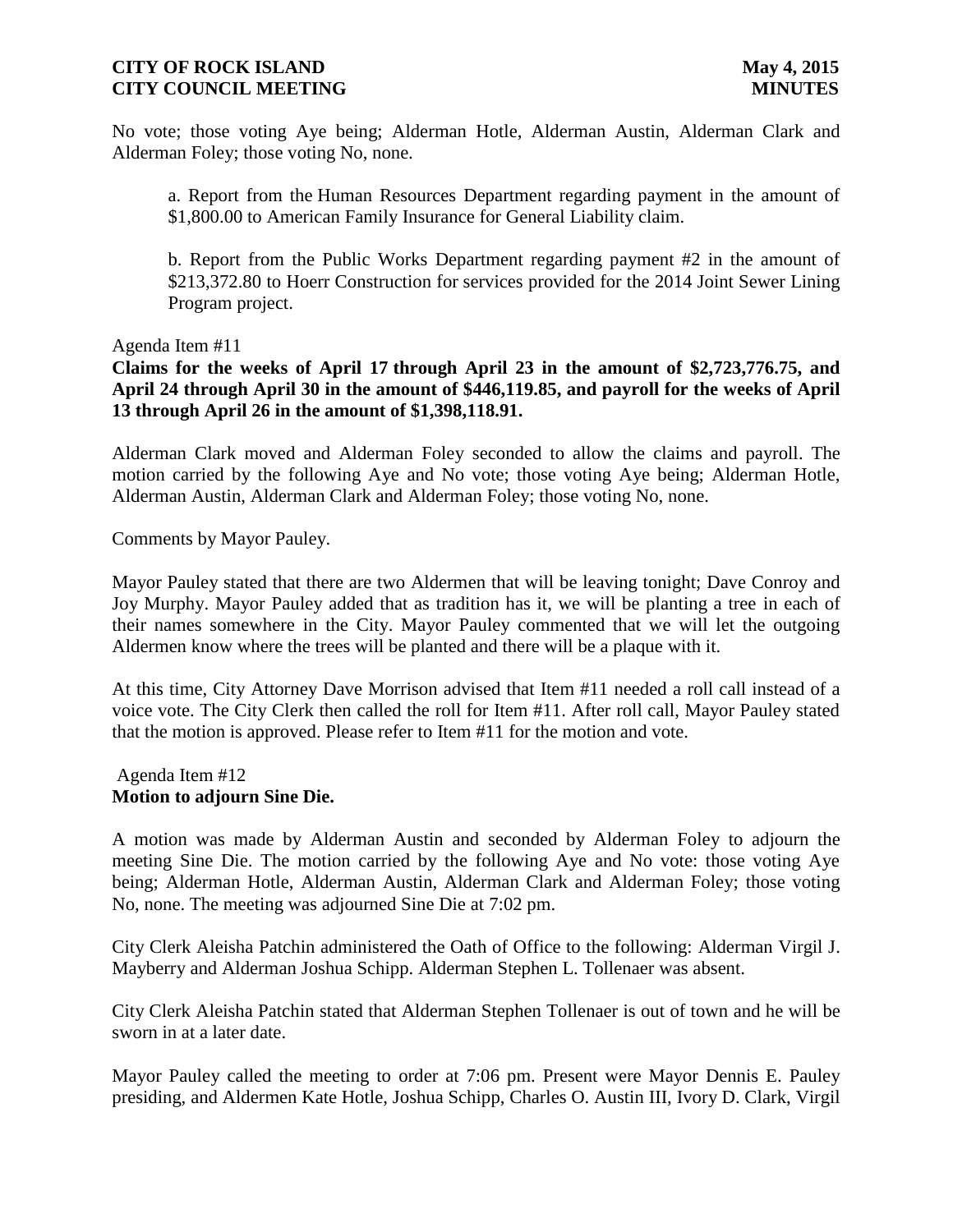J. Mayberry and P. J. Foley. Also present were City Manager Thomas Thomas and City Attorney Dave Morrison. Alderman Stephen L. Tollenaer was absent.

# Agenda Item #3 **A Special Ordinance providing for the sale of City owned property at 309 and 311 20th Street to Dan Bonowski**.

Alderman Hotle moved and Alderman Foley seconded to consider, suspend the rules and pass the ordinance. The motion carried by the following Aye and No vote; those voting Aye being; Alderman Hotle, Alderman Schipp, Alderman Austin, Alderman Clark, Alderman Mayberry and Alderman Foley; those voting No, none.

# Agenda Item #4

# **A Special Ordinance authorizing acquisition of property at 1204 2nd Street from James and Trisha Roark in the amount of \$43,000.00.**

It was moved by Alderman Clark and seconded by Alderman Foley to consider, suspend the rules and pass the ordinance. The motion carried by the following Aye and No vote; those voting Aye being; Alderman Hotle, Alderman Schipp, Alderman Austin, Alderman Clark, Alderman Mayberry and Alderman Foley; those voting No, none.

#### Agenda Item #5

# **Report from the Public Works Department regarding the purchase of 24 fire hydrants from Zimmer and Francescon in the amount of \$38,175.00.**

Alderman Foley moved and Alderman Hotle seconded to approve the purchase as recommended. The motion carried by the following Aye and No vote; those voting Aye being; Alderman Hotle, Alderman Schipp, Alderman Austin, Alderman Clark, Alderman Mayberry and Alderman Foley; those voting No, none.

#### Agenda Item #6

# **Report from the Mayor regarding designation of the Mayor Pro Tem.**

Alderman Foley nominated Alderman Ivory D. Clark to be Mayor Pro Tem for 2015-2016, which nomination was seconded by Alderman Hotle. Nominations were then closed. Alderman Ivory D. Clark was elected as Mayor Pro Tem. The nomination carried by the following Aye and No vote: those voting Aye being; Alderman Hotle, Alderman Schipp, Alderman Austin, Alderman Mayberry and Alderman Foley; those voting No, none. Alderman Clark abstained.

Mayor Pauley commented that a Mayor Pro Tem is nominated every year; it is done by the Council. Mayor Pauley added that Alderman Ivory Clark will be the Mayor Pro Tem until this time next year.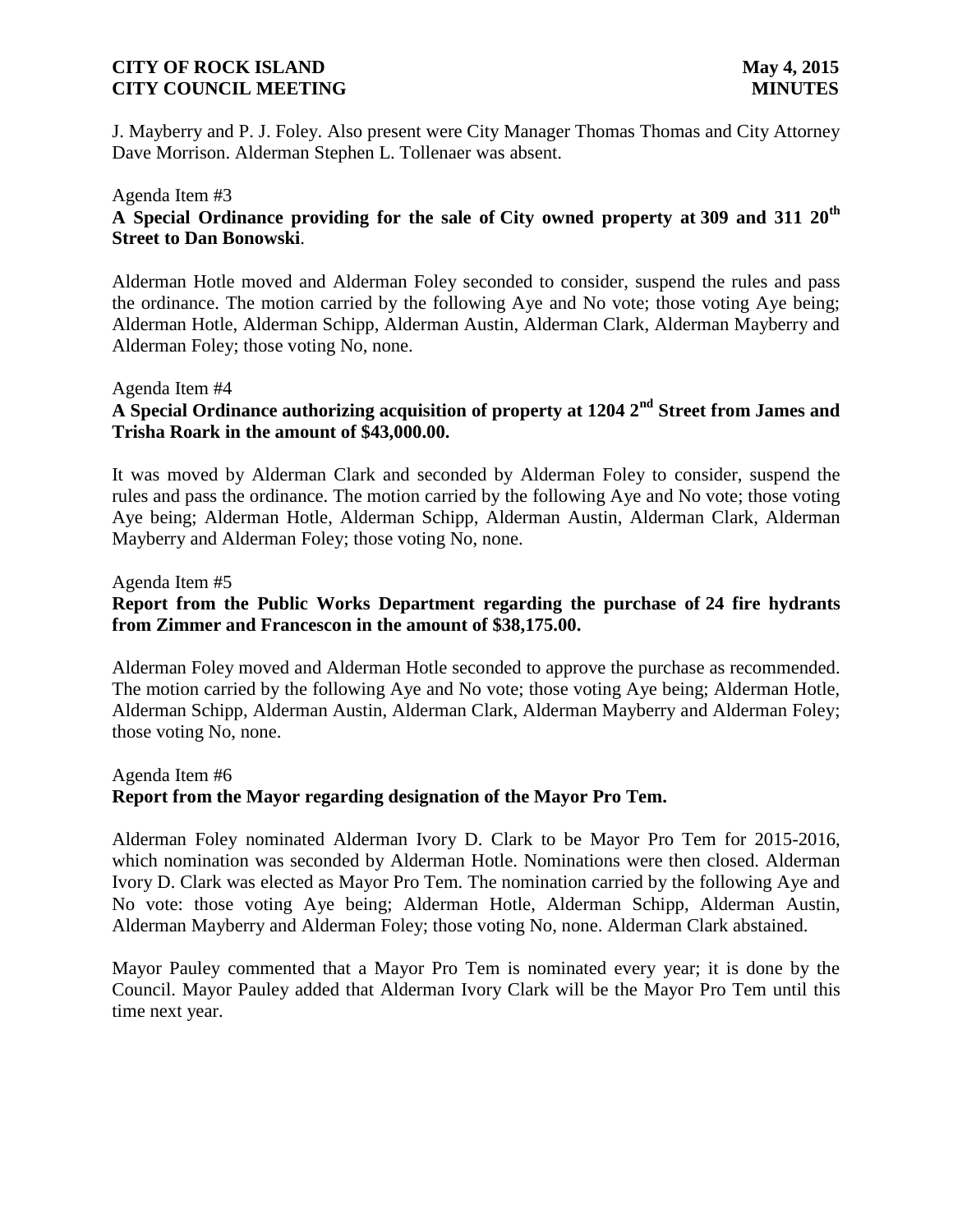#### Agenda Item #7

**Report from the City Clerk regarding a Plaza activity application from Steve's Old Time Tap to host the 4th annual CCKMA Car and Bike Show on Sunday, August 23, 2015 from noon to 6:00 pm and requesting a waiver of the application and permit fees.**

It was moved by Alderman Hotle and seconded by Alderman Clark to approve the event and waiver of fees as recommended, subject to complying with all liquor license regulations. The motion carried by the following Aye and No vote; those voting Aye being; Alderman Hotle, Alderman Schipp, Alderman Austin, Alderman Clark, Alderman Mayberry and Alderman Foley; those voting No, none.

Agenda Item #8 **Other Business.**

Mayor Pauley stated that planning has started for the Citizen of the Year nominations. Mayor Pauley added that we will need one or two City Council members to volunteer to serve on this committee. It was noted that last year, Joy Murphy and Kate Hotle served on the committee. Mayor Pauley added that the first meeting lasts approximately one hour and up to two hours (depending on the number of nominations for review) for the second meeting. After the selections are made, the winners and other nominees are notified. The Mayor commented that this gets the City ready for the Labor Day Parade.

At this time, Alderman Hotle and Alderman Schipp volunteered to be co-chairs of the 2015 Citizen of the Year Committee.

Alderman Hotle stated that there are multiple categories for Citizen of the Year. Alderman Hotle encouraged everyone to nominate someone in the community for Citizen of the Year if they feel that person should be recognized for what they do.

Alderman Foley stated that this is Navy Week. Alderman Foley added that last July, he had the opportunity to do an embark program on the USS Nimitz, where he was able to fly in and off the aircraft carrier. Alderman Foley commented that it was one of the best experiences of his life. Alderman Foley added that he was able to talk to the sailors and officers and to see all of the hard work they put in to keeping us safe and protecting our nation. Alderman Foley encouraged everyone that if they see individuals from the Navy out in the community, please talk to them and thank them. Alderman Foley further discussed this item.

Mayor Pauley stated that typically, Navy Week is held in super large communities and very seldom do they have it in these communities that are the size of the Quad Cities. Mayor Pauley further discussed this item.

Alderman Austin complimented whoever designed the new backdrop for Council Chambers.

Alderman Hotle welcomed the two new Aldermen. Alderman Hotle stated that now, the Council is the youngest and most diverse in the area. Alderman Hotle stated that she looked forward to seeing what Council will do over the next two years.